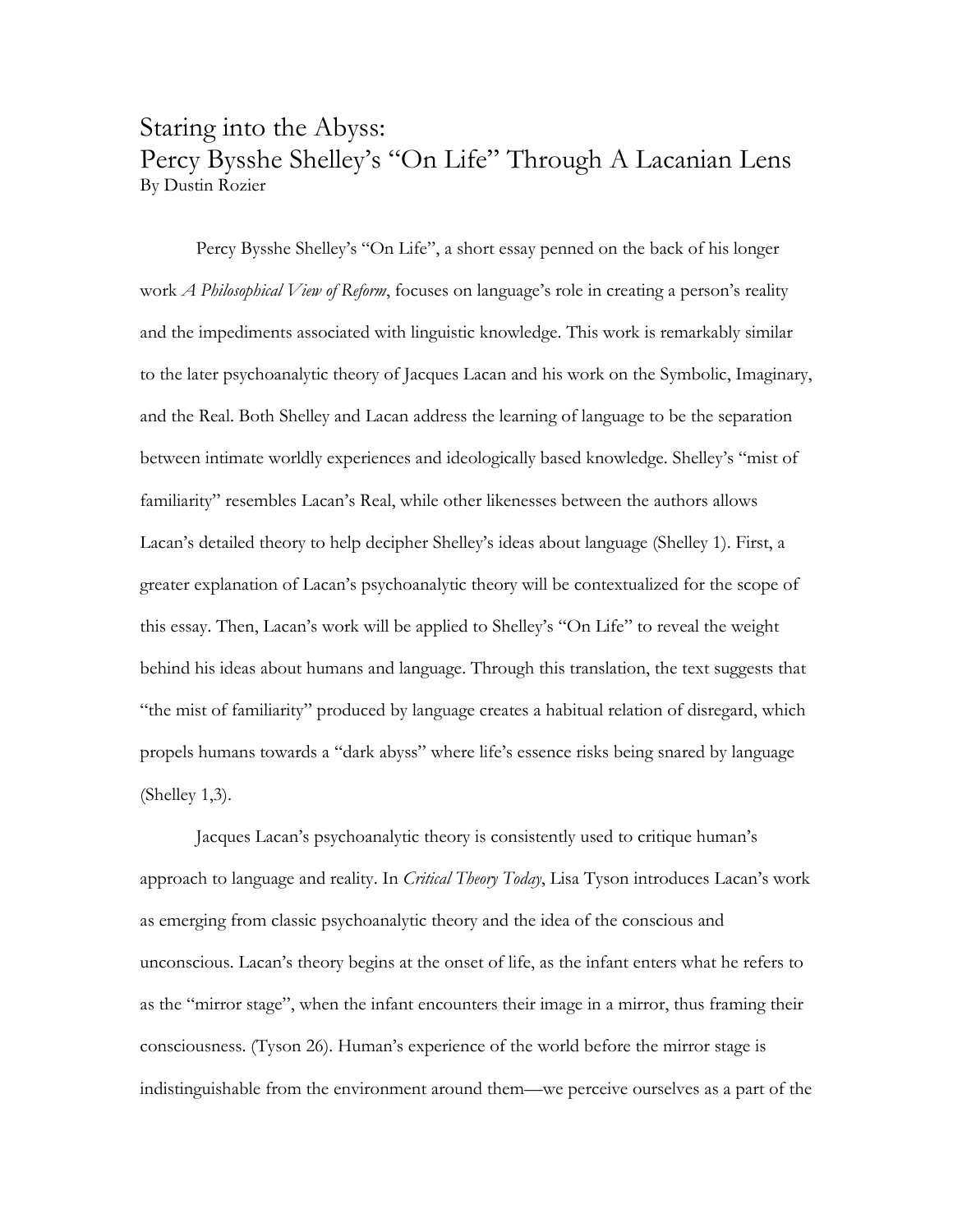world. This is a world of images supplied through sensual perception, which Lacan refers to as the Imaginary Order (Tyson 28).

In the Imaginary Order, the child has yet to learn of language's empirical qualities and believes the surrounding mass is connected to their body. However, language begins their transfer into the Symbolic Order and the child begins applying linguistic symbols to the world (Tyson 28). The Symbolic becomes a separation from physicality and a movement to ideological associations of language, creating a dissociation that Tyson describes as "…always seeking ways to put into words the world of objects we inhabit as adults, objects that didn't need words when we felt, as preverbal infants, one with them" (29). Through the empirical categorization of language, abstractions are assigned to nature for comprehension within the Symbolic Order.

Both the Symbolic and the Imaginary attempt to control what Lacan calls the Real, which is the essence of the world outside of human ideological infrastructure. As Tyson discusses, "…we experience the real when we have a moment in which we see through ideology, when we realize that it is ideology—and not some set of timeless values or eternal truths—that has made the world as we know it" (31). Human acceptance of this—Lacan's "trauma of the Real"—acknowledges that the production of the constructs in our society are fabrications and have no substantial meaning other than our ideological faith (Tyson 30). Despite the extremely similar features between Shelley's earlier essay and Lacan's theory, their ideas of what compromises the *Real* is where the two thinkers separate, with both addressing a paramount issue within human life.

Shelley's "On Life" can be broken down into stages resembling Lacan's Imaginary, Symbolic, and Real, which facilitate a translation of Shelley's ideas into a comprehensible format. For example, Shelley also recognized that children's perception of the world without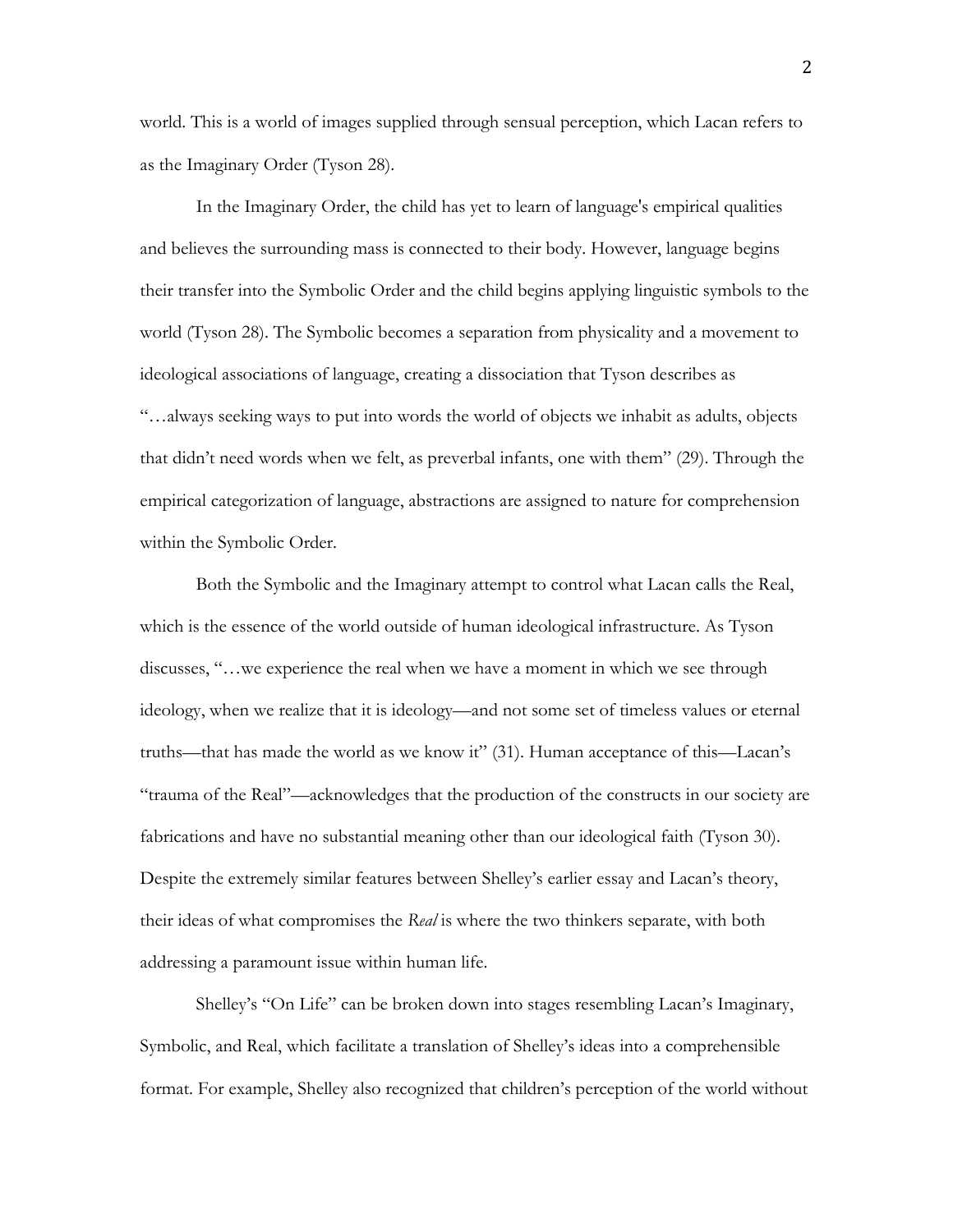language is dependent upon their physical place: "We less habitually distinguished all that we saw and felt, from ourselves. They seemed as it were to constitute one mass" (Shelley 2). Through language humans simultaneously *learn about* and *disengage from* the world around us. A connection to life without language is pure, as the adoption of language brings about mechanical and habitual patterns of socially constructed reasoning. These modes are abstract in nature, adapted and applied to the thoughts and feelings we experience to assimilate the myriad sensual encounters into a state like Lacan's Symbolic. Once we learn what an object is, it becomes familiar, thus having a "sign" of language applied by our categorization of learning (Shelley 2).

However, Shelley believes language detracts from an entities' substance, which is now described not by what the entity *is*, but by what it is *named*. This ultimately leads to a perpetual state of identification with insurmountable boundaries dictated by language. Shelley refers to this segregation of humans and experience as an "…education of error" (2). Shelley sees language creating signs and separate ideas for nature that are layered upon our world. For example, Shelley says: "any thought upon which any other thought is employed, with an apprehension of distinction" (3). This is related to Lacan's Real, as Shelley's idea of layered meanings resembles Lacan's ideas of society's ideological frameworks building upon one another. Yet, the massive amount of language humans acquire rips away many of their experiences, beginning with those of birth and infancy and continuously compounding throughout their lives.

This state of indifference, which Shelley calls the "mist of familiarity", resembles a sort of muscle memory humans create while relying on language for understanding (Shelley 1). At a deeper level, the "mist of familiarity" is a conditioned obscurity of categorizing the multitude of experiences in our lives while ignoring the traumatic separation implemented by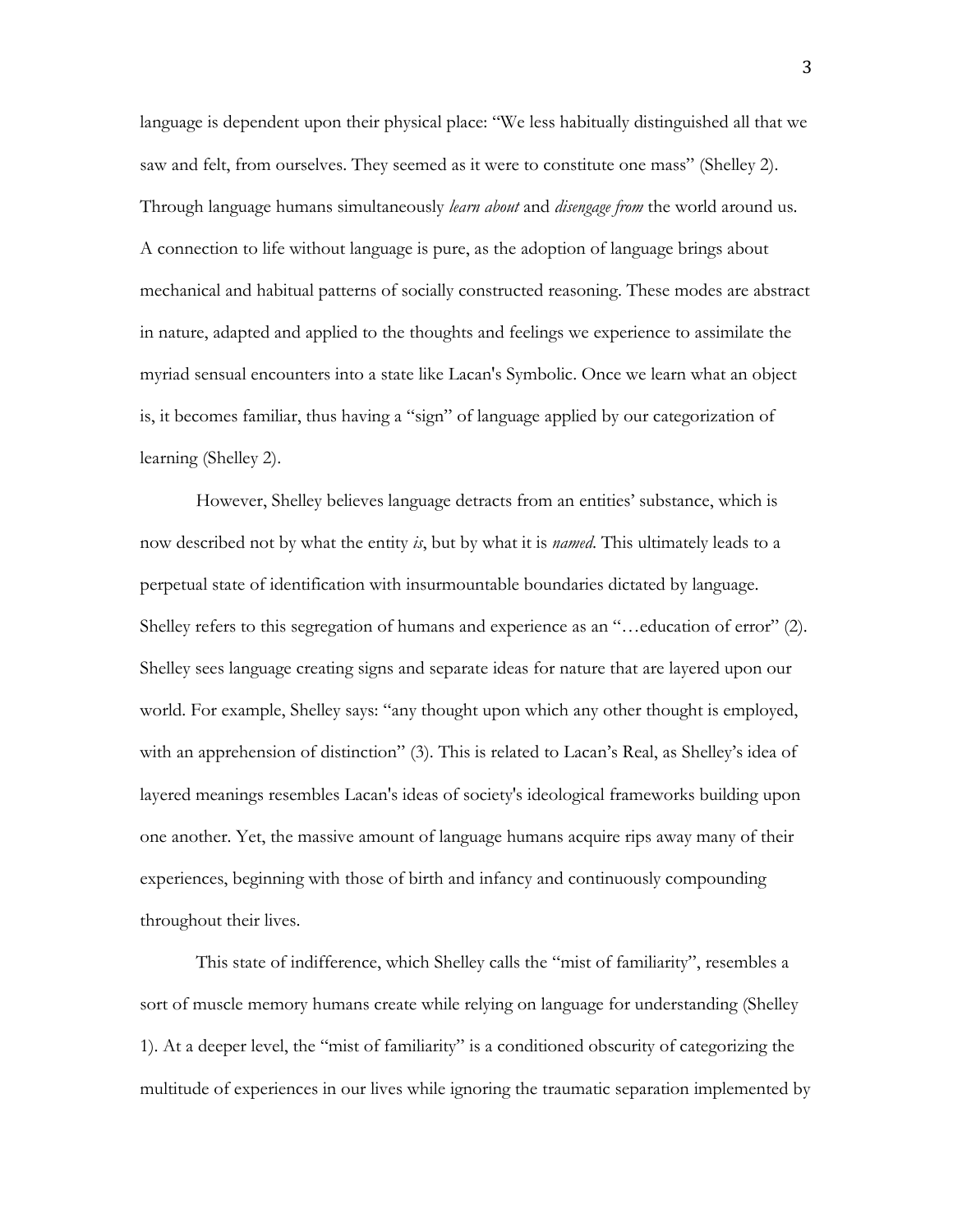language (Shelley 1). This state of symbol usage deteriorates physical experience and traps humans into an idea that linguistic knowledge offers comprehension of life. Yet, Shelley felt that life is incomparably amazing, surpassing our abilities of awareness and requiring a compulsive system of organization through language (Shelley 1). Without the "mist of familiarity", the possibility of recognizing beauty in life would be impossible due to the overwhelming level of occurrences humans encounter daily.

Furthermore, Shelley complicates matters by introducing a "dark abyss" that humans confront, which can greater be conceptualized utilizing Lacan's Real (3). In the discovering of life's perplexities, Shelley believes humans become frightened using linguistic tools to describe the world while simultaneously detracting life's grandeur. Shelley describes this dilemma in the following: "We are on that verge where words abandon us, and what wonder if we grow dizzy to look down the dark abyss of how little we know!" (3). In other words, the greater we expand our knowledge, the further we separate ourselves from the world and hover above that "dark abyss" (Shelley 3). Shelley's trauma places subject between the complacent comforts of habitual actions—the "mist of familiarity"—and the "dark abyss" of acquiring knowledge (Shelley 1, 3).

The idea of using language to understand life is problematic for Shelley, especially with the possibility of slipping into the "mist of familiarity" (1). Shelley addresses language specifically by saying: "How vain is it to think that words can penetrate the mystery of our being! Rightly used they make evident our ignorance to ourselves, and this is much" (1). Shelley recognizes language's oversights but ignores language's role as a cipher to understand the world. Without language as a key, humans would be incapable of inscribing meaning on experience. Yet, Shelley saw this learning process as a conscious disconnection from the world where language supplies the knowledge of our ignorant separation from life's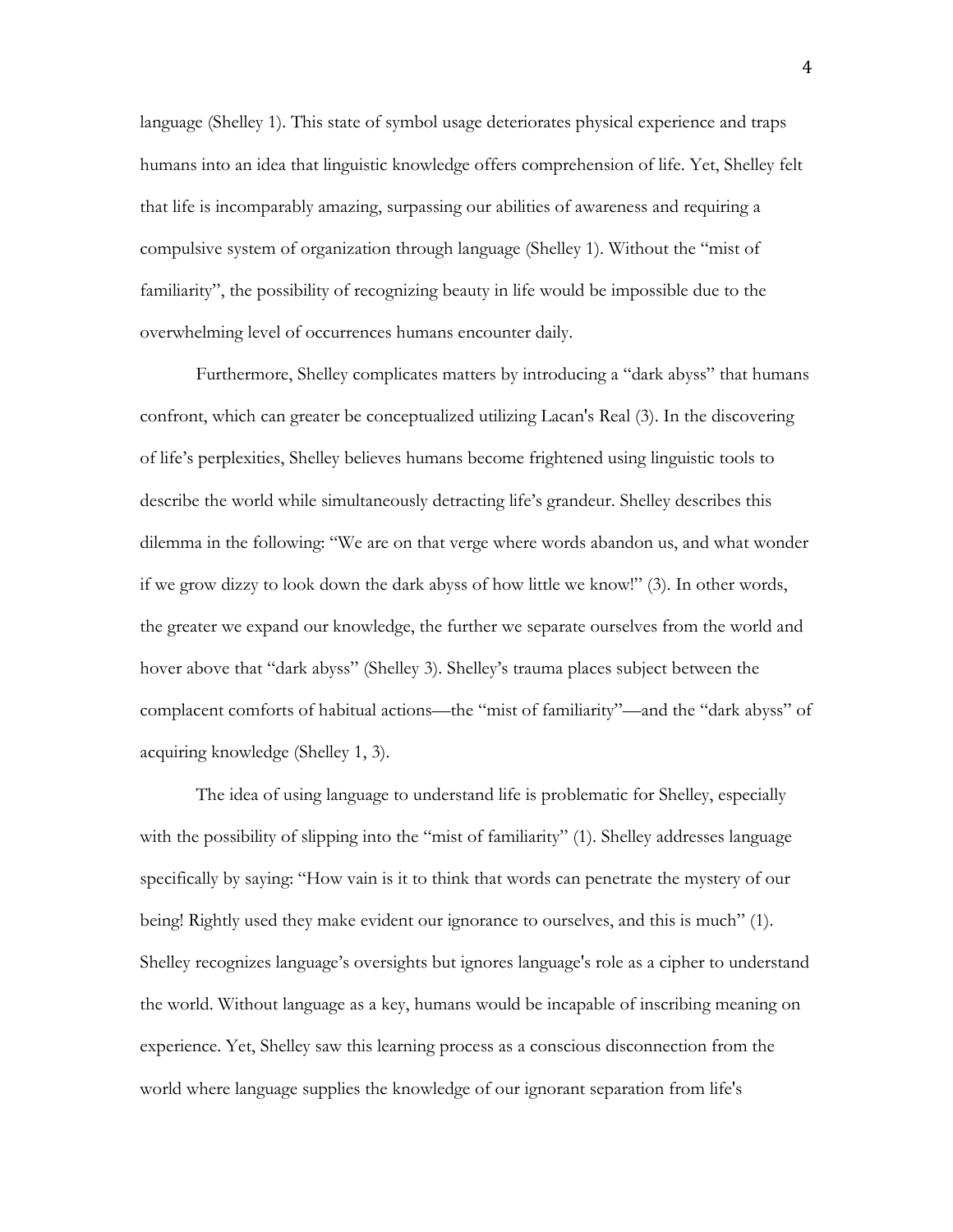meaning. The irony is that without learning language, which creates the barrier between human and experience Shelley is describing, we would never know such a barrier exists.

Just as humans become programmed by the Symbolic in Lacan's work, Shelley believes this same entanglement occurs with the "mist of familiarity" (1). For Lacan, the Imaginary and the Real exist between the folds of reality. But for Shelley, the "mist of familiarity" and the "dark abyss" are the two extremes offered by human's search for understanding. As one cannot fully function within society while inhabiting Lacan's Imaginary, neither can one exist outside of language in Shelley's perception of life. Therefore, entering the Symbolic, or succumbing to the "mist of familiarity", is the conformist function one must perform if they wish to coexist alongside other humans.

The parallels between Shelley and Lacan's ideas are uncanny. Both thinkers envision language as symbols that sever humans from the world, or a state where they must relinquish individual control. Yet, unlike Lacan's Real flashing in glimpses, Shelley posits humans between the disassociating "mist of familiarity" and the "dark abyss" of continued education without possibility of comprehension (Shelley 1, 3).

As this essay was never finished, it is not certain if Shelley ever returned to further develop these claims. But in this short work, Shelley vehemently calls for an awareness of the defamiliarizing aspects of language, an application of a Romantic lens in viewing the world, and a recognition of the sublime nature of life itself (1).